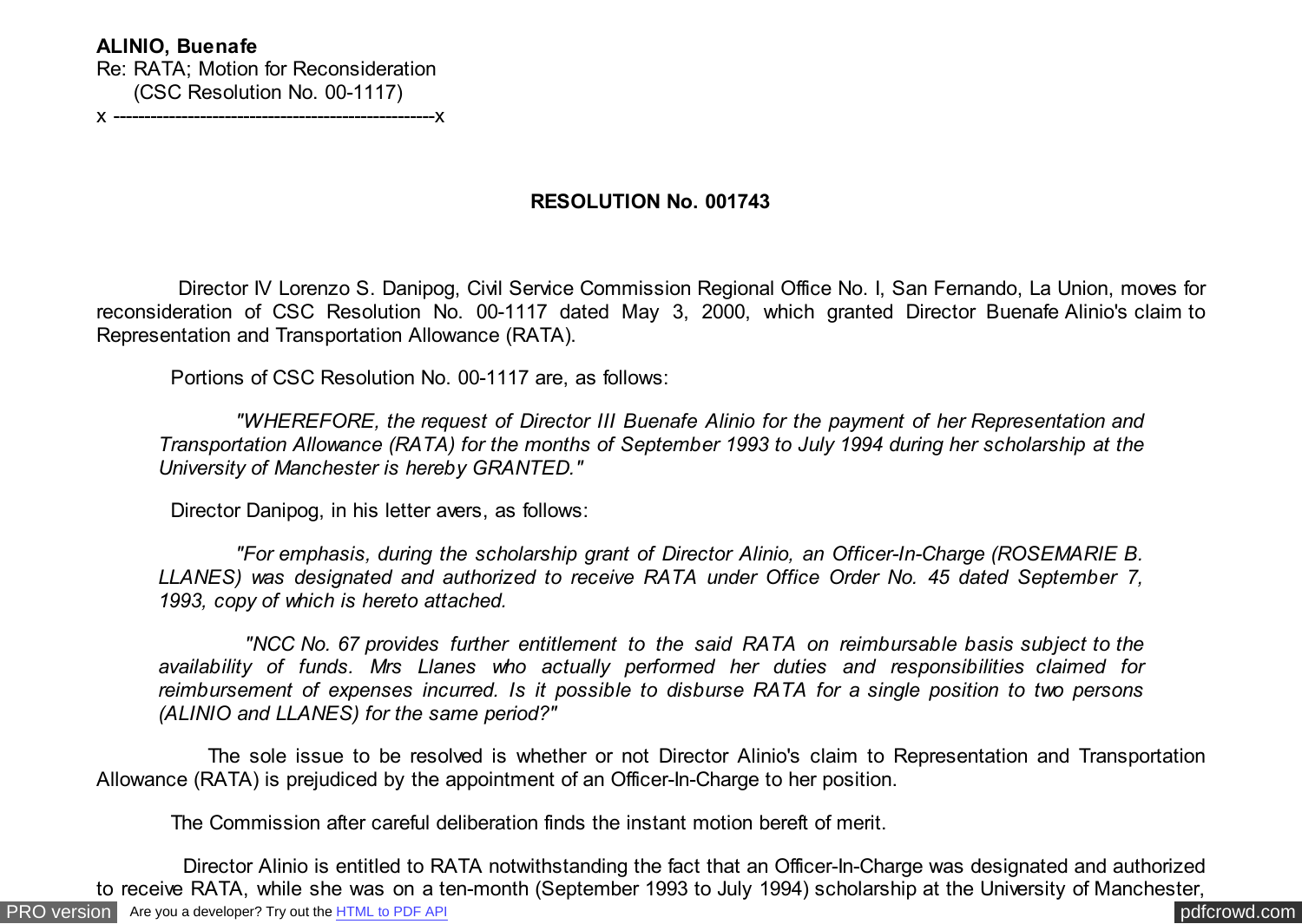United Kingdom. It is to be emphasized that RATA is attached to Alinio's position as Division Chief of the Recruitment, Examination and Placement Division of Civil Service Commission Regional Office No. I. Thus, the designation of an Officer-In-Charge will not operate to withhold the RATA previously enjoyed by Alinio by virtue of her appointment as Division Chief.

 It must be stressed that RATA is part and parcel of Alinio's salary, a contrary ruling will result in an unfair diminution of her salary, the fact being that RATA is part of her compensation. *"It should be noted that the term salary covers all compensation for services including RATA. This means that withdrawal or non-payment of RATA results in reduction of salary which cannot be allowed under Civil Service Law and Rules unless the employee agrees thereto"* **(CSC Resolution No. 96-4211 Re: Mascoso, Cesar)**

 Analogous to the instant case is **CSC Resolution No. 99-0648 dated March 17, 1999** where the Commission ruled:

 *"Reyes said that they cannot grant the RATA to Lagtapon because RATA attached to the position of Manager I, SRED is being claimed by Jimenez who is performing the duties of said position. According to her, to grant Lagtapon the RATA would be paying RATA attached to only one position to two persons, which is not authorized under law or regulations. xxx The Commission finds no cogent reason to set aside CSC Resolution No. 99-0024. It is noted that the issues raised have long been settled and put to rest by this Commission in its previous decisions/rulings on the matter. In the CSC Resolution No. 93-5587 (Rivera, Ma. Lourdes V.), the Commission ruled that 'RATA is attached to the position and not to the person. It is a right arising out of the employee's appointment to a position which entitles him to receive RATA'."*

 Lastly, the Commission finds no prohibition in so far as the grant of RATA to two (2) persons for a single position, as in this case, where Alinio was on scholarship and Llanes was designated as Officer-In-Charge. The fact that RATA allocations for 1993 and 1994 have already been disbursed is not a justification for the non-payment of Alinio's RATA, since the same maybe sourced from the Regional Office's savings.

 **WHEREFORE,** the Commission hereby DENIES the motion for reconsideration of Director Danipog. CSC Resolution No. 00-1117 dated May 3, 2000 stands.

Quezon City, JUL 31 2000

O.B. **CORAZON ALMA G. DE LEON** Chairman